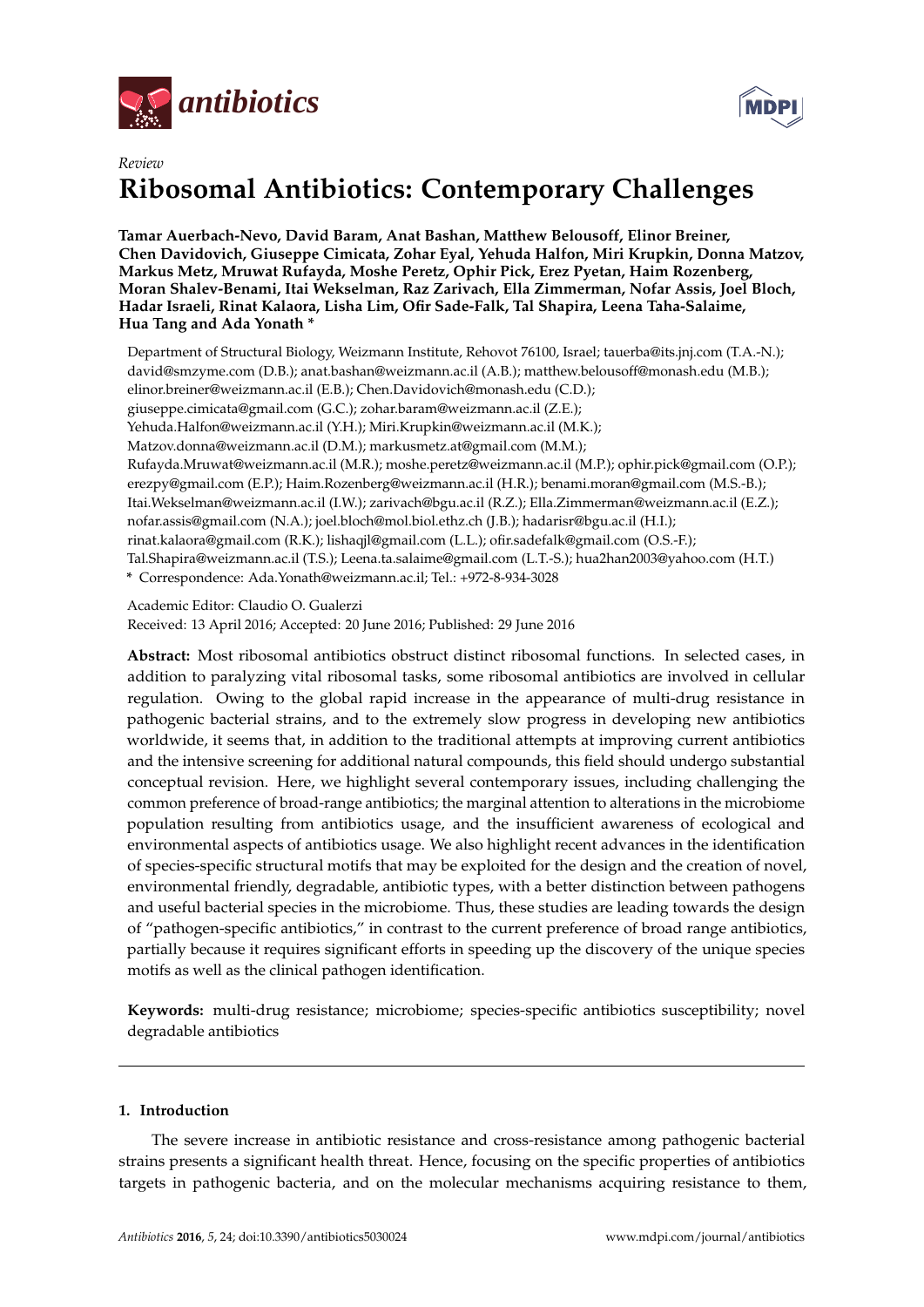are of prime importance. So far, the main efforts to combat antibiotic resistance are based on attempts at the production of new antibiotics by various approaches, such as mining underexplored microbial niches or designing new chemical probes for improving the antibiotic performance of known molecular scaffolds, and, to a lesser extent, the development of novel therapeutic agents (for reviews, see [\[1\]](#page-8-0)). Presently, most clinically useful antibiotics are either natural products, originated by Presently, most clinically useful antibiotics are either natural products, originated by microorganisms, or semi-synthetic compounds based on natural molecular scaffolds that are produced microorganisms, or semi-synthetic compounds based on natural molecular scaffolds that are by microorganisms to aid their struggle for resources. Interestingly, antibiotic resistance genes have existed in microorganisms long before these compounds were discovered by humans and exploited for therapeutic and nutritional uses. For example, the Yanomami's gut bacteria have evolved a diverse array of antibiotic-resistance genes, even though this mountain tribe had never ingested antibiotics,

nor animals raised in their presence  $[2]$ . Protein biosynthesis is a key life process in all organisms; hence, it is targeted by many Protein biosynthesis is a key life process in all organisms; hence, it is targeted by many antibiotics. This process, namely, the translation of the genetic code, involves decoding the genetic antibiotics. This process, namely, the translation of the genetic code, involves decoding the genetic information and the creation of nascent proteins. Ribosomes, the universal flexible and dynamic giant information and the creation of nascent proteins. Ribosomes, the universal flexible and dynamic giant multi-protein-RNA assemblies, perform both tasks in all living cells, including pathogenic bacteria. multi-protein-RNA assemblies, perform both tasks in all living cells, including pathogenic bacteria. They are built of two structurally independent riboprotein subunits that associate upon initiation of They are built of two structurally independent riboprotein subunits that associate upon initiation of protein biosynthesis. In all organisms, the small subunit accommodates the mRNA and provides the protein biosynthesis. In all organisms, the small subunit accommodates the mRNA and provides the site for the decoding of the genetic information, and the large subunit contains the site for peptide bond formation, called the peptidyl transferase center (PTC), and the tunnel along which the nascent proteins progress until they emerge fr[om](#page-1-0) the ribosome (Figure 1). Owing to their key role in life, many clinically useful antibiotics paralyze them. Diverse mechanisms have been developed by microorganisms to acquire resistance to antibiotics, and it seems that, for most of them, the microorganisms generated specific antibiotic resistance genes. Here, we focus solely on those that are correlated to ribosomal antibiotics. These include post-transcription modification in the ribosomal RNA (rRNA) by specific enzymes (e.g., those that methylate or ethylate the C8 position of rRNA nucleotides) or by substitution and deletion/insertion mutations in ribosomal proteins (rProtein) that are located in proximity to the antibiotic binding pockets).

<span id="page-1-0"></span>

**Figure 1.** Overall structure of the bacterial ribosome showing the two subunits: the small (SSU) and **Figure 1.** Overall structure of the bacterial ribosome showing the two subunits: the small (SSU) and the large (LSU), the mRNA, the PTC, and the nascent protein exit tunnel. the large (LSU), the mRNA, the PTC, and the nascent protein exit tunnel.

Concurrent with the determination of the high-resolution structures of bacterial ribosomes, Concurrent with the determination of the high-resolution structures of bacterial ribosomes, intensive efforts have been made to identify molecular modes of antimicrobial action, in order to intensive efforts have been made to identify molecular modes of antimicrobial action, in order to reveal reveal the principles of their selectivity, to shed light on their synergism, and to elucidate the the principles of their selectivity, to shed light on their synergism, and to elucidate the mechanisms mechanisms of acquiring resistance. Consequently, the target site and the mode of action of at least of acquiring resistance. Consequently, the target site and the mode of action of at least one member one member of each family of ribosomal antibiotics have been located and described in detail, of each family of ribosomal antibiotics have been located and described in detail, showing that they showing that they inhibit protein biosynthesis by targeting functional regions in the ribosomes  $\Omega$ . Functional regions in the ribosomes in the ribosomes in the ribosomes  $\Omega$ . inhibit protein biosynthesis by targeting functional regions in the ribosomes (Figure [2\)](#page-2-0). Examples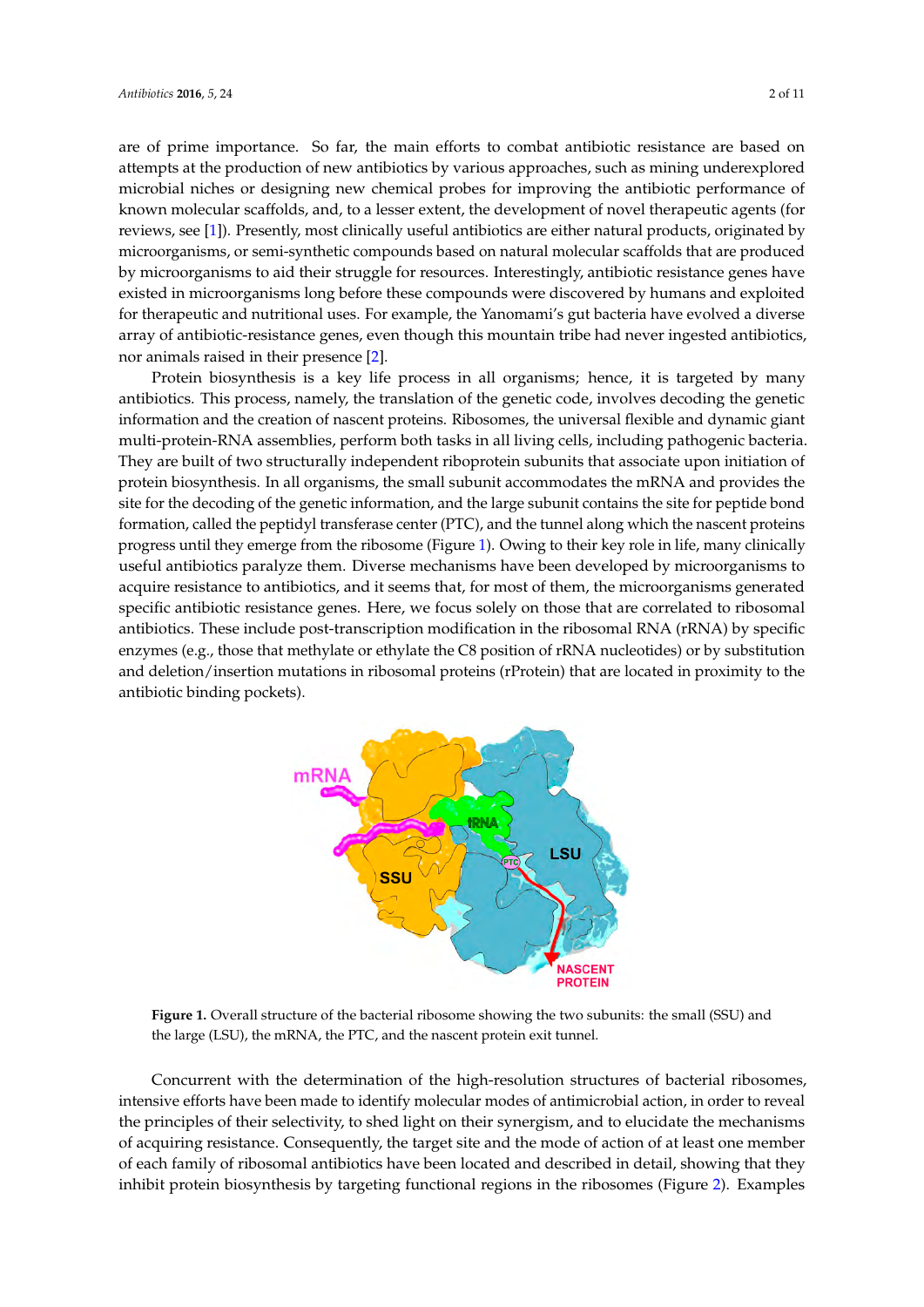of targets in ribosomes, which were found or verified by X-ray crystallography, are the decoding region, the PTC, the nascent chain exit tunnel, an intersubunit bridge, and the tRNA accommodating corridor  $[3-17]$ .

<span id="page-2-0"></span>

Figure 2. Main antibiotics binding sites shown on the skeletons of the large (left); and the small (right) ribosomal subunits. ribosomal subunits.

Species specificity of pathogens to antibiotics can be reached by several cellular pathways, such Species specificity of pathogens to antibiotics can be reached by several cellular pathways, such  $\epsilon$  efflux pumps and membrane permeability properties. Here, we focus only on the structural bases of  $\epsilon$ as efflux pumps and membrane permeability properties. Here, we focus only on the structural here  $\epsilon$  ribosomal antibiotics binding and their modes of action. The errotallographic structural information provided valuable insights into the common mechanisms of antibiotic function, information provided valuable insights into the common mechanisms of antibiotic function, resistance, and selectivity that are shared by most of the clinically relevant bacteria, but did not show the minor the minor structural differences between different pathogenic bacteria [18] that may be exploited for structural differences between different pathogenic bacteria [\[18\]](#page-8-4) that may be exploited for addressing addressing species-specific significant differences in antibiotic susceptibility. In this regard, the species-specific significant differences in antibiotic susceptibility. In this regard, the structures of structures of complexes of antibiotics with ribosomes from two pathogenic bacteria, *Escherichia coli* complexes of antibiotics with ribosomes from two pathogenic bacteria, *Escherichia coli* [\[7,](#page-8-5)[8,](#page-8-6)[15\]](#page-8-7) and Staphylococcus aureus (S. aureus) [\[16\]](#page-8-8), were shown to be useful for identification of unique structural structural motifs. Thus, comparisons of ribosome structures from pathogens with their non-motifs. Thus, comparisons of ribosome structures from pathogens with their non-pathogenic mates pathogenic mates shed light on the properties of antibiotic action and resistance, and consequently shed light on the properties of antibiotic action and resistance, and consequently paved new paths paved new paths for dealing with the current acute resistance issues. In addition, a careful analysis for dealing with the current acute resistance issues. In addition, a careful analysis of their modes of of their modes of the their modes of inhibition shed light on ribosomal regulatory pathways and on ribosomal in<br>Inherent develops and the construction of the same discussed in a sile case of the construction of the same in inhibition shed light on vital regulatory pathways and on ribosomal inherent flexibility.<br>In this claim in the fathers in the described them is an immediate acceptive for a small bases of ribosomal antibiotics binding and their modes of action. The crystallographic structural

Looking into the future, it is clear that there is an immediate necessity for novel anti-bacterial agents based on the specific atomic structures of targets in the ribosomes of pathogenic strains. agents based on the specific atomic structures of targets in the ribosomes of pathogenic strains. Until Until recently, such data could only be obtained through lengthy and demanding crystallographic studies. However, the current resolution revolution by single-particle cryo-electron microscopy  $\mu$  and  $\mu$  are very single-particle control to the current revolution  $\mu$  single-particle cryo-electron microscopy provides provides the characteristic control to the characteristic cryo-electron microscopy provides a provides opportunities for relatively fast structure determination, smaller amounts, and the elimination of entity of the elimination crystals. of crystals. Looking into the future, it is clear that there is an immediate necessity for novel anti-bacterial

#### **2. Main Findings 2. Main Findings**

### *2.1. The Nascent Protein Exit Tunnel Seems to Be Invovled in Cellular Regulation*

*2.1. The Nascent Protein Exit Tunnel Seems to Be Invovled in Cellular Regulation*  semi-synthetic compounds that are based on its chemical scaffold (including macrolides, ketolides, azalides, and streptogramin B), bind with a high affinity to a pocket, made solely of ribosomal RNA (rRNA) located at the rims of the nascent protein exit tunnel. Thus, the main macrolides mode of action is interfering wi[th](#page-8-9) the progression of the nascent proteins [\[3,](#page-8-2)4[,6](#page-8-10)[,9](#page-8-11)[,19–](#page-8-12)24] in a fashion that is still not fully characterized [\[23](#page-9-1)[,24\]](#page-9-0). Resistance to macrolides is commonly achieved by mutation, e.g., A2058G Erythromycin, the first ribosomal antibiotic drug that was used in clinical therapy, and the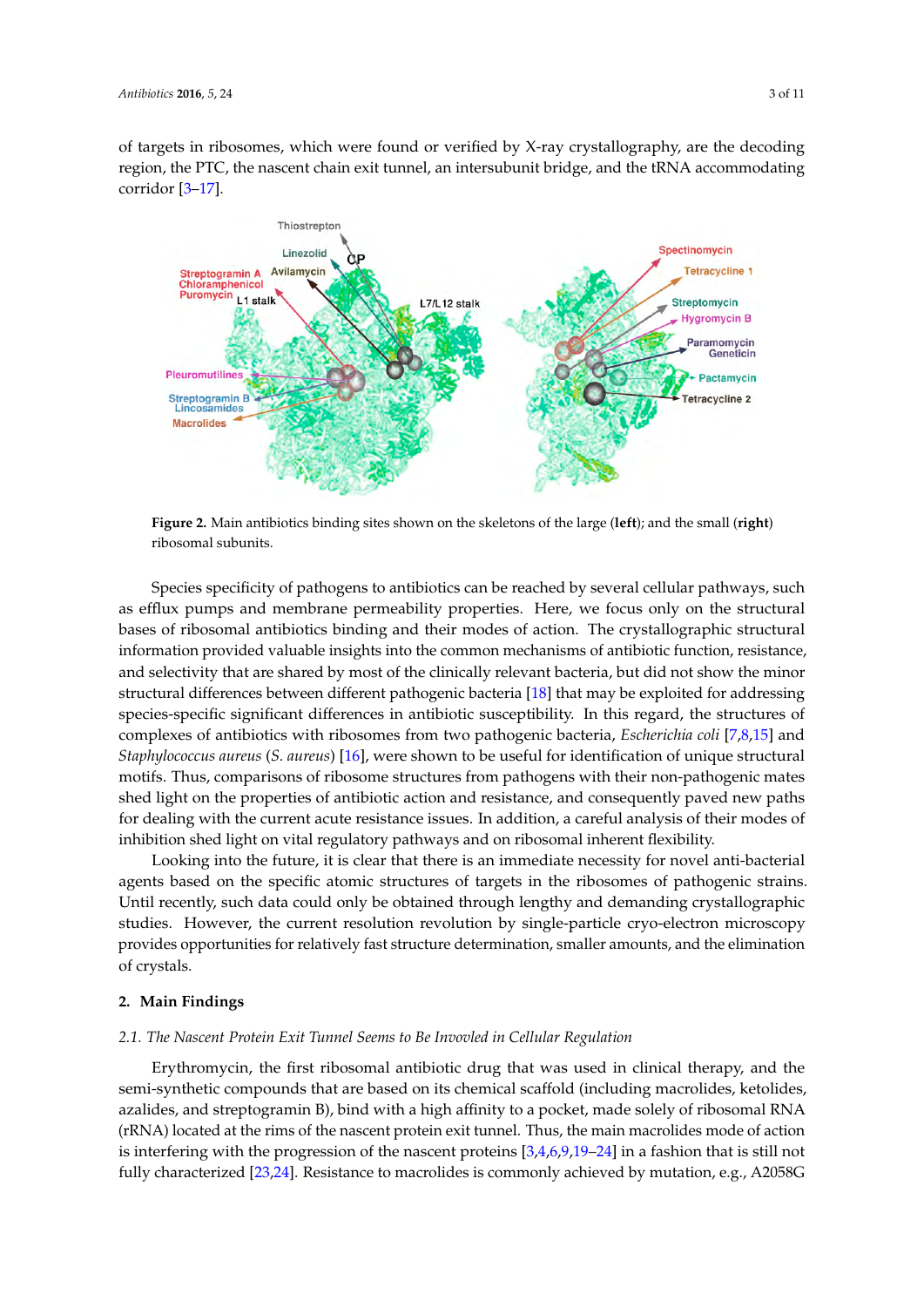(*E. coli* numbering is used throughout for rRNA nucleotides), or by modification, e.g., methylation, of the binding pocket's nucleotides [\[25](#page-9-2)[–28\]](#page-9-3).

The protein exit tunnel is lined by rRNA and small regions of three ribosomal proteins (rProteins), among which uL4 and uL22 form the narrowest constriction of the tunnel. Each of them possesses a long β-hairpin loop, the tips of which are located in proximity, albeit chemically rather distal, to the macrolides binding pocket. Early biochemical, genetic, and structural studies revealed that explicit interactions of specific nascent protein sequence motifs with the tunnel walls may lead to translation arrest, thereby regulating the expression level of some genes [\[29–](#page-9-4)[40\]](#page-9-5). The crystal structures of troleandomycin bound to the large ribosomal subunit [\[40\]](#page-9-5) and of erythromycin resistant mutant with a minute deletion in protein uL22 [\[41\]](#page-9-6) indicated a motion of the tip of the uL22 hairpin loop across the tunnel that could be correlated with the regulatory properties of the exit tunnel [\[40–](#page-9-5)[42\]](#page-10-0). Furthermore, 2058A->G laboratory alteration mediates ketolide resistance in combination with a deletion in protein uL22. Hence, it is likely that erythromycin resistance mechanism can be involved with interfering cellular regulation, beyond a simple tunnel blockage.

Interplay between macrolides binding and translation arrest was also shown to control expression of macrolide resistance genes. Remarkably, it was found that macrolides arrest translation of a truncated regulatory peptide, even when the nascent chain was too short to encounter the antibiotic (the first three amino acids) [\[43\]](#page-10-1). Additionally, it was shown that stalling by specific nascent peptides, a cellular mechanism used for the regulation of expression of some bacterial and eukaryotic genes, is sensitive to additional cellular signals, some of which are connected to antibiotics [\[36,](#page-9-7)[40\]](#page-9-5). These results correlate well with biochemical and structural findings that alterations of ribosomal components that do not belong to binding pockets may also cause resistance, mainly by exploiting the inherent flexibility of ribosomal components for reshaping the binding pockets or their environments [\[42](#page-10-0)[–44\]](#page-10-2).

## *2.2. Inherent Flexity of Antibiotics Binding Pockets and of Their Surroundings*

One of the intriguing questions in antibiotic action relates to their selectivity, even when bound to almost fully conserved regions. An example is the PTC , which is highly conserved yet provides a binding site for several useful antibiotics, such as the pleuromutilin [\[45\]](#page-10-3), lincosamides, phenicols [\[3\]](#page-8-2) or small macrolides (e.g., a mono-sugar macrolide with 12 members macrolactone ring) [\[46\]](#page-10-4). Furthermore, the PTC undergoes indigenous post-translational modification that confers resistance to an array of protein synthesis inhibitors [\[47\]](#page-10-5). Additionally, the PTC possesses significant functional flexibility. Thus, crystal structures of complexes of the large ribosomal subunit with several pleuromutilins indicated that all pleuromutilins bind to the same PTC pocket, albeit by creating somewhat different interactions networks, and are all associated with a shift in the flexible PTC nucleotide U2585 and with an induced fit that tightens the pocket on the bound pleuromutilin antibiotics. The binding selectivity and some resistance mechanisms of this highly conserved region exploit non-conserved remote residues (e.g., those located in the second shell around the binding pocket) that may affect the conformation of nucleotides in the immediate vicinity of the binding pocket [\[5](#page-8-13)[,48–](#page-10-6)[50\]](#page-10-7).

Importantly, recent advances in pleuromutilin chemistry have yielded several new potential drugs; among them is BC-3205, a novel semisynthetic pleuromutilin derivative that was developed by Nabriva Therapeutics (Vienna, Austria) for intravenous or oral treatment of community-acquired bacterial pneumonia and skin infections. This compound is over 10 times more potent against *S. aureus* (SA) than most pleuromutilins and linezolid, and hence medically relevant. Interestingly, the crystal structure of the complex of the SA large ribosomal subunit (SA50S) indicated that this impressive improvement in potency is achieved by an addition of a single hydrogen bond between BC-3205 and the ribosome (Figure [3\)](#page-4-0) [\[16\]](#page-8-8).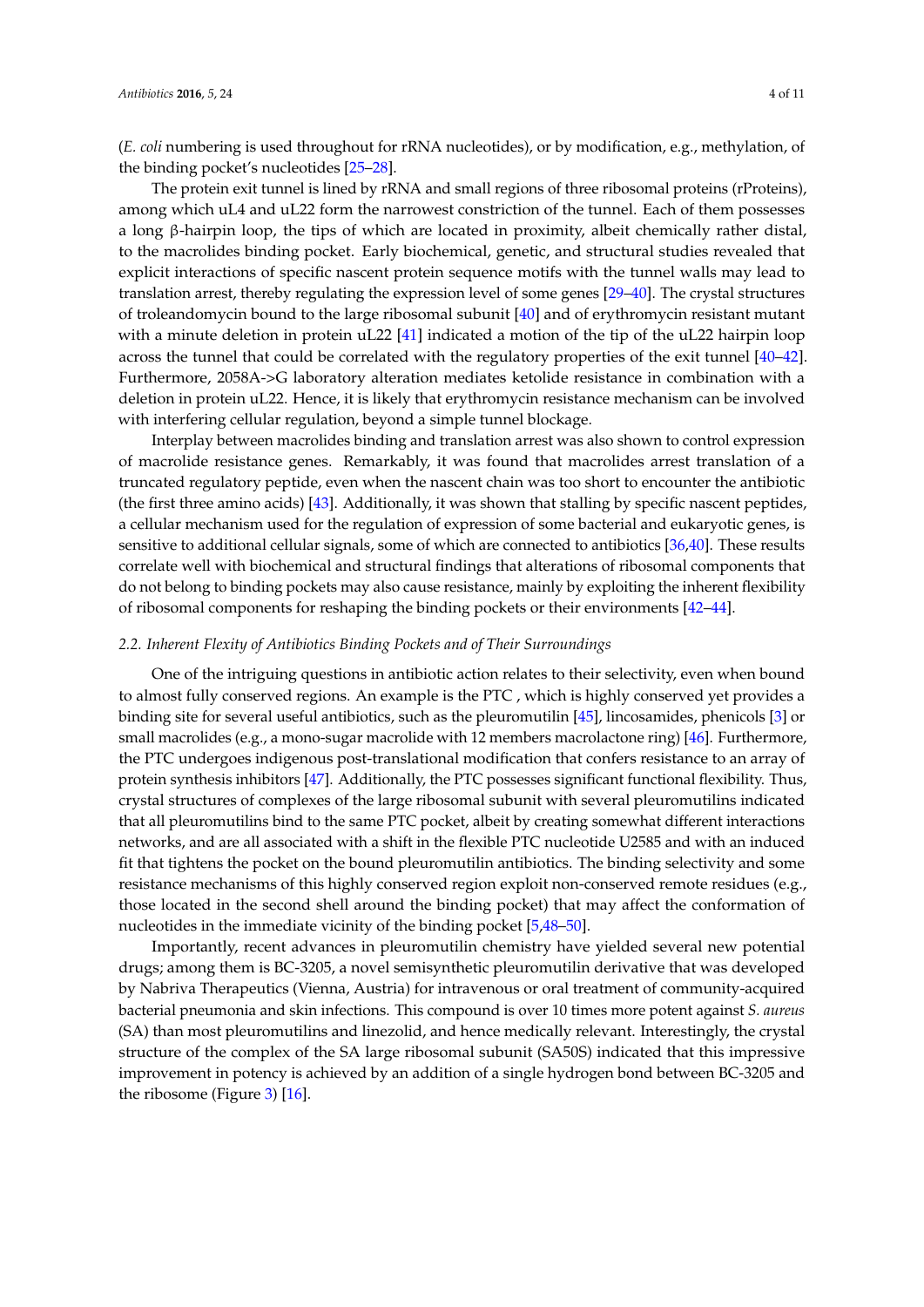<span id="page-4-0"></span>

**Figure 3.** The pleuromutilins binding pocket in SA50S. Color code: SA rRNA-light brown, BC3205- **Figure 3.** The pleuromutilins binding pocket in SA50S. Color code: SA rRNA-light brown, BC3205-violet, violet, SB571579-green, Retapamulin-cyan, Tiamulin-slate, SB280080-yellow. The pleuromutilins SB571579-green, Retapamulin-cyan, Tiamulin-slate, SB280080-yellow. The pleuromutilins antibiotics and  $\alpha$  are superposed based on the locations of the rRNA of the relations of the relations of the relations of the relations of the relations of the relations of the relations of the relations of the relations of the re are superposed based on the locations of the rRNA of their binding pocket. The critical (additional)<br>Hend is shown.  $H = bond$  is shown.

#### *2.3. Antibiotic Pairs and Synergism 2.3. Antibiotic Pairs and Synergism*

A common resistance-acquiring mechanism is mutating the anchors between the antibiotic agent A common resistance-acquiring mechanism is mutating the anchors between the antibiotic  $\mathbf{A}$ agent and its pocket. Hence, a potential approach to partially overcome (or reduce) resistance is to two different or  $\overline{\mathbf{r}}$ increase the number of anchors. This can be achieved by the use of pairs of antibiotics that bind<br>increase the number of anchors. This can be achieved by the use of pairs of antibiotics that bind to two different functional adjacent sites that can interfere synergistically with ribosomal function, is the translation is the translation of the translation of the translation of the translation of the translation of th although their synergy may occur independently of their individual effects on the translation [\[51\]](#page-10-8). Synercid™ is currently used as a synergetic pair against Gram-positive resistant strains, such as a synergetic pair against Gram-positive resistant strains, such as the methicillin-resistant *Staphylococcus aureus* (MSRA) and vancomycin-resistant *Enterococcus faecium*<br>COPEN FU (VREF). This combined drug is made of a pair of semi-synthetic streptogramins, called dalfopristin ( $\sim$ (component A of Synercid™) and quinupristin (component B), which bind simultaneously to the<br>
REC of the induction of the induction of the induction of the induction of the induction of the induction of the induction of th PTC and to the macrolide binding pocket at the entrance to the exit tunnel, and exploit the inherent  $\epsilon$ flexibility of these sites [\[52\]](#page-10-9). The synergistic effect of the streptogramins is driven by the streptogramin<br> $\frac{1}{2}$ . The synergistic effect of the streptogramins is driven by the streptogramin A (i.e., dalfopristin), which, upon binding to the 50S subunit, significantly increases the Kd of the 1.1 of the 60S subunit, significantly increases the Kd of the streptogramin B (i.e., quinupristin) component. Importantly, the binding interactions network of streptogramin A is associated with a large shift of the essential flexible PTC nucleotide U2585, a motion  $\frac{A}{A}$  in use for a rather shape of the active she (right  $\frac{A}{A}$ ). that significantly alters the functional shape of the active site (Figure [4\)](#page-5-0).

Although Synercid™ has been in use for a rather short period, resistance has already been reported.<br>Although Synercid™ has been in use for a rather short period, resistance has already been reported. Hence, searches for additional synergetic pairs are being pursued. One of them is the lankamycin<br>  $\mathcal{L}(\mathcal{L}, \mathcal{L})$ (LM)/lankacidin C (LC) pair, produced by a single organism, *Streptomyces rochei*, which uses dual genes in the organism of the organism of the organism of the organism of the organism of the organism of the organism of th harbored in a large plasmid. This dual production indicates a synergistic mode of action, which was controlled found to display modest ability to inhibit cell growth as well as cell-free translation. In accordance with  $\frac{1}{2}$ the biological results [\[52\]](#page-10-9), the crystallographic structures of the large ribosomal subunit, in a complex that the structures of the large ribosomal subunit, in a complex with LM as well as with LM and LC together, indicate that their mechanisms for ribosomal inhibition are highly synergetic. It is based on LC binding to the PTC, thus preventing the proper placement of the aminoacyl end of the A-Site tRNA, whereas LM binds to the macrolides binding pocket and the tunnel of the tunnel of the tunnel state and the tunnel of the tunnel of the tunnel of the tunnel of the tunnel of tunnel o physically blocks the progression of the nascent peptides through the tunnel [\[38](#page-9-8)[,53\]](#page-10-10). Both components progression of the nascent peptides through the tunnel [38,53]. Both components of LM/LC and of Synercid™ bind to similar locations and significantly alter the functional shape of  $\frac{1}{2}$ the PTC. Both indicate that flexible ribosomal nucleotides play a key role in drug binding. The stronger binding of LC aids the positioning of LM, thus allowing for synergistic inhibition of the ribosome function. Although the combination LM/LC is not as effective as Synercid™, their position within the ribosome provides clues to the development of more potent ribosomal interfering antibiotics.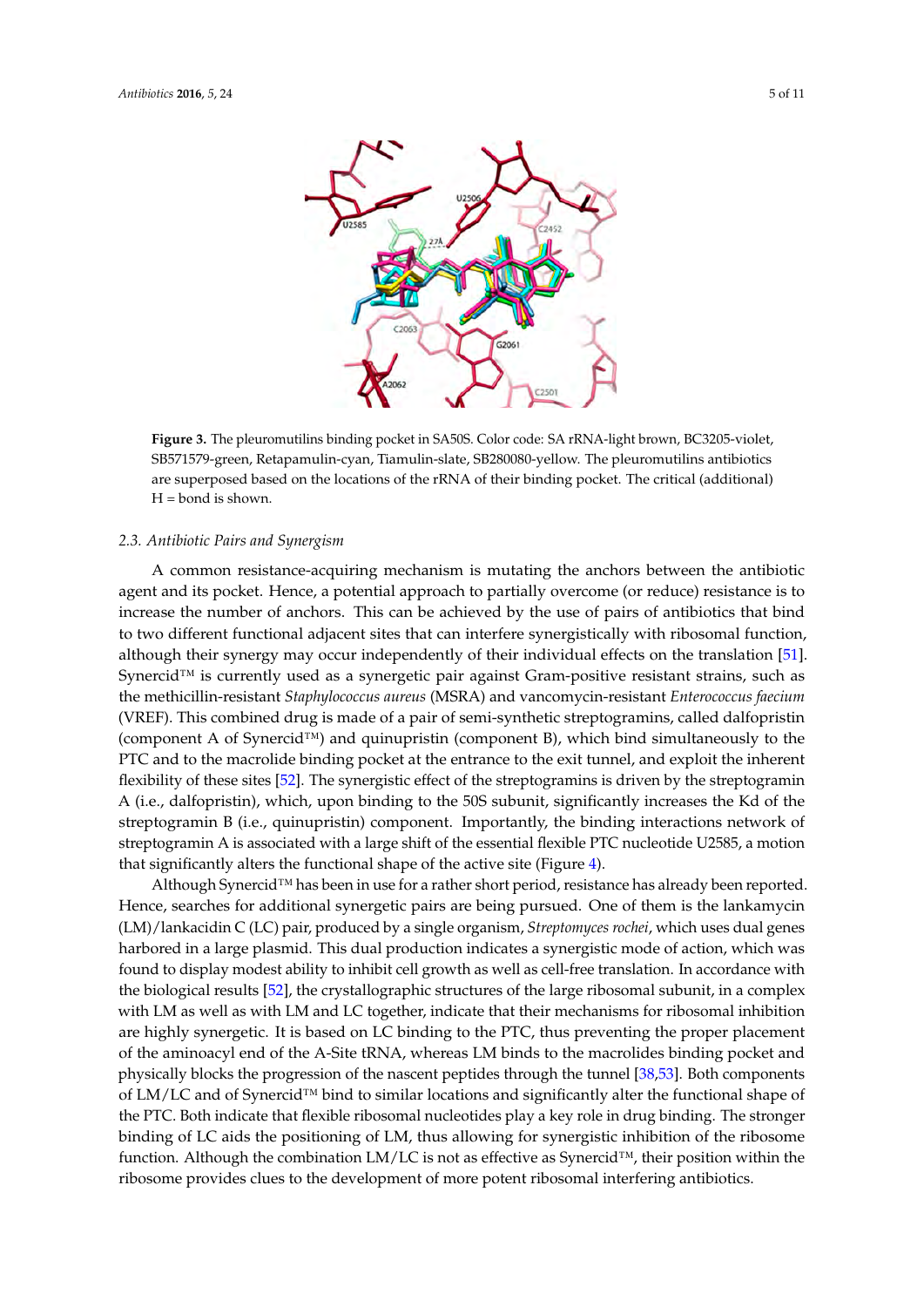<span id="page-5-0"></span>

**Figure 4.** View into the PTC (rRNA backbone in grey), in which the approximate peptide bond **Figure 4.** View into the PTC (rRNA backbone in grey), in which the approximate peptide bond formation position is matter by a blue control  $\frac{1}{2}$ formation position is marked by a blue circle, and the A- and P-sites tRNA 3'-ends are marked by A and P. Shown also are the locations of two components of Synercid™ (chemical formulas shown on the right side) within the PTC and in the tunnel's entrance (dalfopristin in cyan and quinupristin in green). Note the swung location, out of the active site of nucleotide U2585 (in red).

#### 2.4. Species Specificity and Susceptibility to Antibiotics green). Note the swung location, out of the active site of nucleotide U2585 (in red).

eubacteria, including most of those comprising the microbiome. Therefore, an unintentional outcome Overall, the binding and functional modes of action of antibiotic drug are common to all eubacteria, including most of those comprising the microbiome. Therefore, an unintentional outcome of the currently preferred broad-spectrum antibiotic treatments is modifying the delicate composition of the microbiome, which was found to be exceedingly influential in issues related to several significant diseases. Since species specificity in antibiotic susceptibility of various pathogenic bacteria targeting of the opened of the large ribosomal subunit has been reported [\[54](#page-10-11)[,55\]](#page-10-12), it is suggested that responsiveness to the species-specific differences in drug action should minimize the uncontrolled, wild alterations of comparison between the structures of the structures of the large ribosomal subunit from non-pathogenic bacteria to the large ribosomal subunit from non-pathogenic bacteria to the large ribosomal subunit from non-pathogenic the microbiome.  $t_{\rm s}$ 

These expectations stimulated the structural studies on ribosomes from genuine pathogens and their careful comparisons to ribosomes from non-pathogenic species [\[16\]](#page-8-8). Consequently, the between the structures of ribosomes from non-pathogenic bacteria and that of *S. aureus* were detected comparison between the structures of the large ribosomal subunit from non-pathogenic bacteria to those from S. aureus (SA) led to the identification of unique structural motifs that may be exploited for the design of advanced species-specific antibiotics [16]. Among others, considerable differences between the structures of ribosomes from non-pathogenic bacteria and that of S. aureus were detected in the stem loops of several rRNA helices (Figure [5\)](#page-5-1). In parallel, differences were identified by structure and sequence alignments of ribosomal proteins, reflecting the ~50% sequence conservation between eubacterial rProteins. Among them is the medically important protein uL3 (Figure [6\)](#page-6-0) [\[56,](#page-10-13)[57\]](#page-10-14), which contains a unique insertion segment of a few amino acids. which contains a unique insertion segment of a few amino acids. rical expectation between exploration removing them is the medically important protein uL3 (Figure 6) [56,57], we

<span id="page-5-1"></span>

**Figure 5.** Left: The backbone of the large ribosomal subunit of SA50S is shown in gray from two views **Figure 5.** Left: The backbone of the large ribosomal subunit of SA50S is shown in gray from two views  $(4)$  and a rotation of 90° (**B**)). The polypeptide exit tunnel is shown in gold and the PTCC and the PTCC and the PTCC and the PTCC and the PTCC and the PTCC and the PTCC and the PTCCC and the PTCCCCCCCCCCCCCCCCCCCCCCCCC (face on (**A**) and a rotation of 90 $^{\circ}$  (**B**)). The polypeptide exit tunnel is shown in gold and the PTC location is marked by a yellow star. The r $\text{RNA}$  regions with fold variability compared with all other known structures on the SA50S surface are shown in cyan. Right <mark>(C</mark>): The stem loop of helix H63 in SA (cyan) and of *Deinococcus radiodurans* D50S (grey). Panel A & B are adapted from [\[16\]](#page-8-8).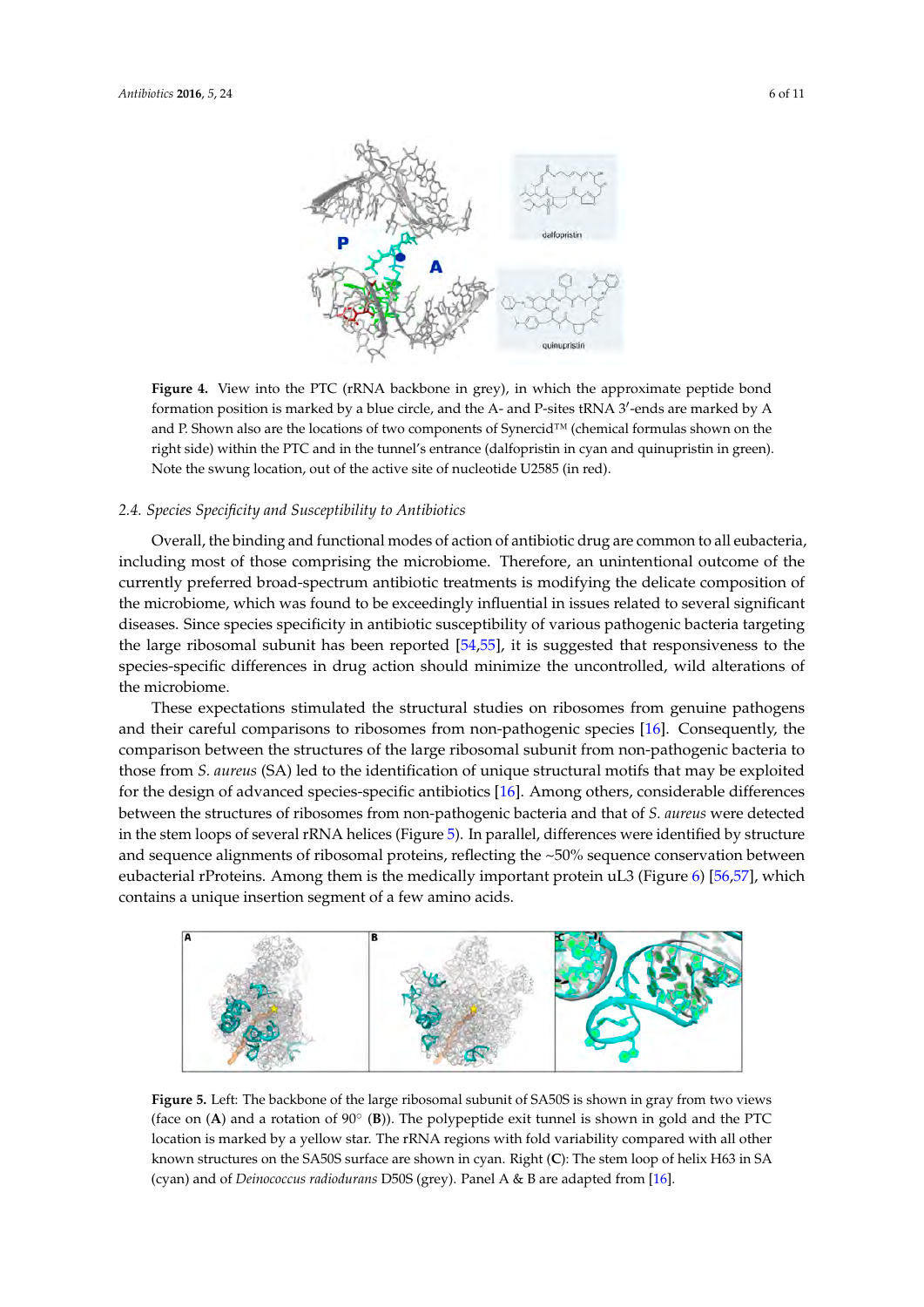<span id="page-6-0"></span>

**Figure 6.** Multiple sequence alignment of protein uL3 from different bacterial species clearly showing **Figure 6.** Multiple sequence alignment of protein uL3 from different bacterial species clearly showing its unique additional insertion (framed in red). The conserved sequences are highlighted in purple. its unique additional insertion (framed in red). The conserved sequences are highlighted in purple.

Consequently, it is suggested that species-specific structural motifs should be exploited as drug Consequently, it is suggested that species-specific structural motifs should be exploited as drug<br>targets for better distinction between pathogens and the useful bacterial species in the microbiome, including the natural gut flora. This means aiming at the design of "pathogen-specific antibiotics" for each and every pathogen, in contrast to the current preference of broad-spectrum antibiotics. Furthermore, owing to the previous [16] and future identification of species-specific unique structural Furthermore, owing to the previous [\[16\]](#page-8-8) and future identification of species-specific unique structural<br>features, and to the recent indications of the importance of the content and variability of the microbiome, it is clear that the present goal in the field of ribosomal antibiotics should be to minimize antibiotic<br>resistance alongside preserving the natural microbiome. resistance alongside preserving the natural microbiome.

# *2.5. Ecological Aspects: Degradable Antibiotics 2.5. Ecological Aspects: Degradable Antibiotics*

Many natural antibiotics are made of a scaffold, namely, an organic moiety core, to which one or more branches are covalently connected. Almost all of these scaffolds cannot be fully digested by humans or by animals (e.g., the macrolactone rings of erythromycin and of the various macrolides, ketolides and azalides; the central tricyclic mutilin ring of the pleuromutilins). Hence, their non-degradable metabolites, which are rather toxic, are reaching the environment, contaminating it, and thus increasing antibiotic resistance.

Some of the newly identified potential sites, such as the extended and exposed rRNA helices, Some of the newly identified potential sites, such as the extended and exposed rRNA helices, can, in principle, be exploited for the design of species-specific potent degradable antibiotics. For can, in principle, be exploited for the design of species-specific potent degradable antibiotics. For pursuing this idea, preliminary studies showed that compounds such as complementary DNA or pursuing this idea, preliminary studies showed that compounds such as complementary DNA or PNA can interact with these sites and hamper in vitro translation. The ongoing research is based on PNA can interact with these sites and hamper in vitro translation. The ongoing research is based on previous experiments that showed that, oligonucleotides could be used as ribosomal inhibitors as previous experiments that showed that, oligonucleotides could be used as ribosomal inhibitors as well as tools for structural and functional studies. For example, short DNA oligonucleotides were well as tools for structural and functional studies. For example, short DNA oligonucleotides were used as "antisense DNA" to probe rRNA accessibility and for locating specific functional regions [58], used as "antisense DNA" to probe rRNA accessibility and for locating specific functional regions [\[58\]](#page-10-15), before the three-dimensional structures of the ribosomes were determined. Such oligonucleotides can before the three-dimensional structures of the ribosomes were determined. Such oligonucleotides can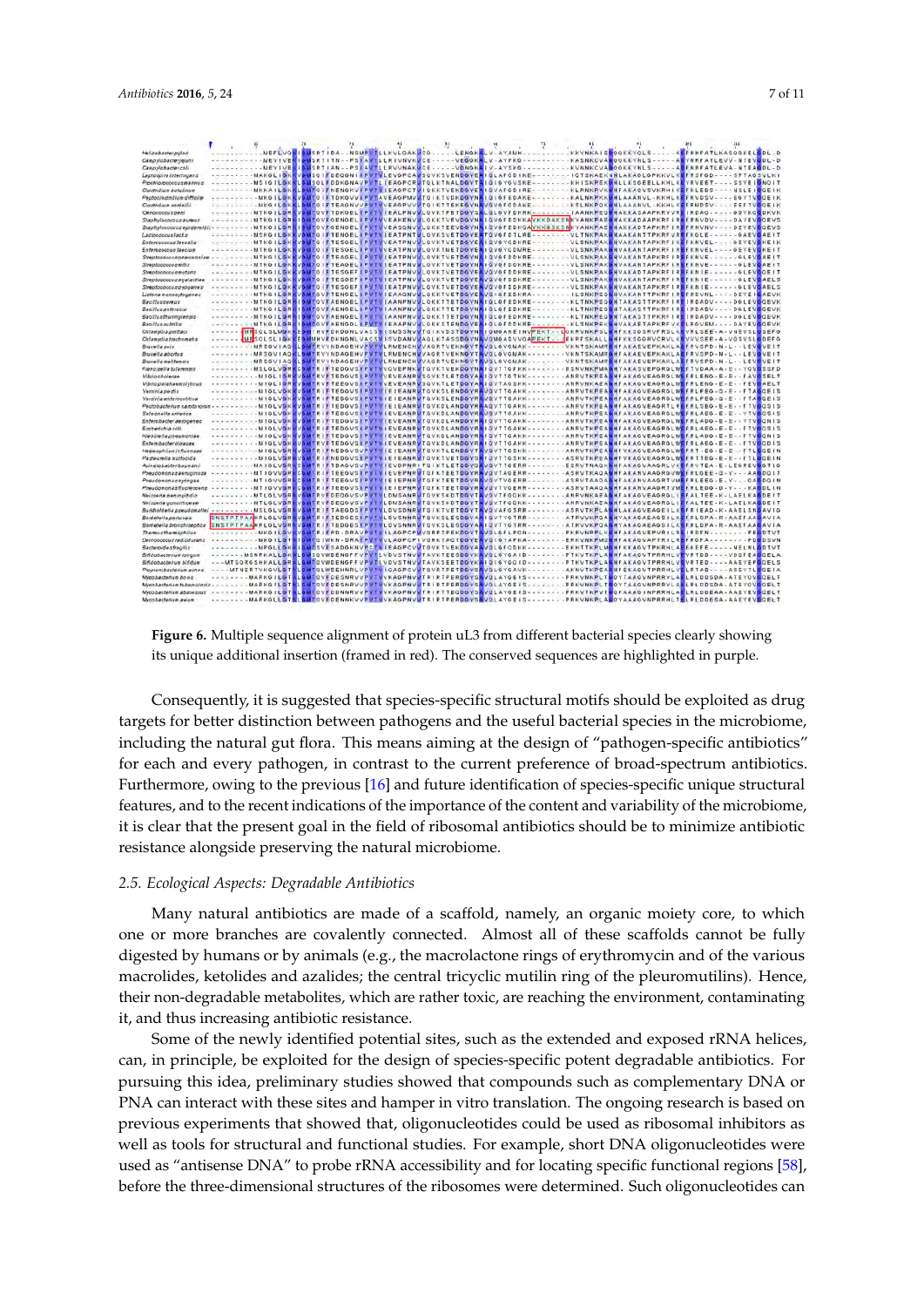also potentially serve as the basis for future antibacterial drugs. Furthermore, in principle, these sites can also be probed by peptides, as performed recently by using the first 16 residues of mammalian Bac7 [\[59\]](#page-10-16), or by molecules containing nucleic acids alongside amino acids, which can be optimized in terms of chemical properties and length. Thus, it is suggested that novel antibiotic drugs from degradable chemical components be designed, because their usage should hardly cause ecological or environmental contamination and consequently should reduce antibiotic resistance.

# **3. Conclusions**

The studies reported here highlighted the interplay between internal flexibility, motion complementarity, cellular regulation, and antibiotic resistance. Furthermore, although so far based on a single, albeit important, example, focusing on selected acute issues in current antibiotics usage led to several unexpected and less obvious results, some of which are briefly mentioned below.

- Minimal inhibitory concentration (MIC) values of known antibiotics can be optimized. For example, the additional of a single hydrogen bond between an antibiotic and its pocket improves the MIC dramatically (Figure [3\)](#page-4-0). Flexibility is a common property of antibiotics binding pockets. For example, in synergetic antibiotics, alterations of rRNA conformation proximal to the macrolide's binding pockets can propagate towards the PTC. Additionally, it seems that there is an allosteric link between the tunnel and the catalytic center (PTC) of the ribosome.
- It is suggested that species-specific structural motifs should be exploited for the creation of novel antibiotics with a better distinction between pathogens and useful bacterial species in the microbiome. In fact, the next generation antibiotics should be degradable and species-specific. Thus, the aim of immediate research should be to minimize resistance to antibiotics while preserving the microbiome as well as reducing the contamination of the environment.
- The proposed design of "pathogen-specific antibiotics," which is a revolution in the current concepts of antibiotics, is of immediate need. "Pathogen-specific antibiotics" means antibiotic drugs specific for each and every pathogen. This strategy requires the clinically fast identification of pathogens that is already being addressed [\[60\]](#page-10-17).
- The practical application of "pathogen-specific antibiotics" requires the swift determination of the structures of antibiotics targets (e.g., ribosomes) of all or most pathogens. For this aim, the recent exciting development of single particle 3D cryo-electron microscopy should be more suitable than X-ray crystallography, since it can be performed by the use of relatively small amounts and does not require crystals.

**Acknowledgments:** We thank Yael Posner, Shoshana Tel-Or, Miriam Lachever, Yaacov Halfon, and Maggie Kessler for experimental support, as well as the staff of beamlines at APS 19ID and 24ID at APS, and ID23-1, ID29, and ID23-2 at ESRF, for their assistance during data collection. Funding was provided by the Adams Foundation (to C.D. and M.K.) and the Clore Foundation (to M.S.B.), the U.S. National Institutes of Health (GM34360), the European Research Council (Grants ERC 322581-NOVRIB and POC 632167-PATRES), the Advanced Merieux Research Grant, and the Kimmelman Center for Macromolecular Assemblies. A.Y. holds the Martin S. and Helen Kimmel Professorial Chair.

**Author Contributions:** All authors contributed in one or more aspects of these studies, namely in the design of the biochemical experiments, in the sample preparation, in the collecting, merging, and interpolation of the crystallographic data and/or in the cryo 3D EM studies, in the construction of the electron density maps, in the tracing of the maps, in the comparisons between various structures, and in the identification of the species-specific structural motifs. The list comprises two sub-lists, each arranged alphabetically, among which the members of the first sub-list made major contributions.

**Conflicts of Interest:** The authors declare no conflict of interest.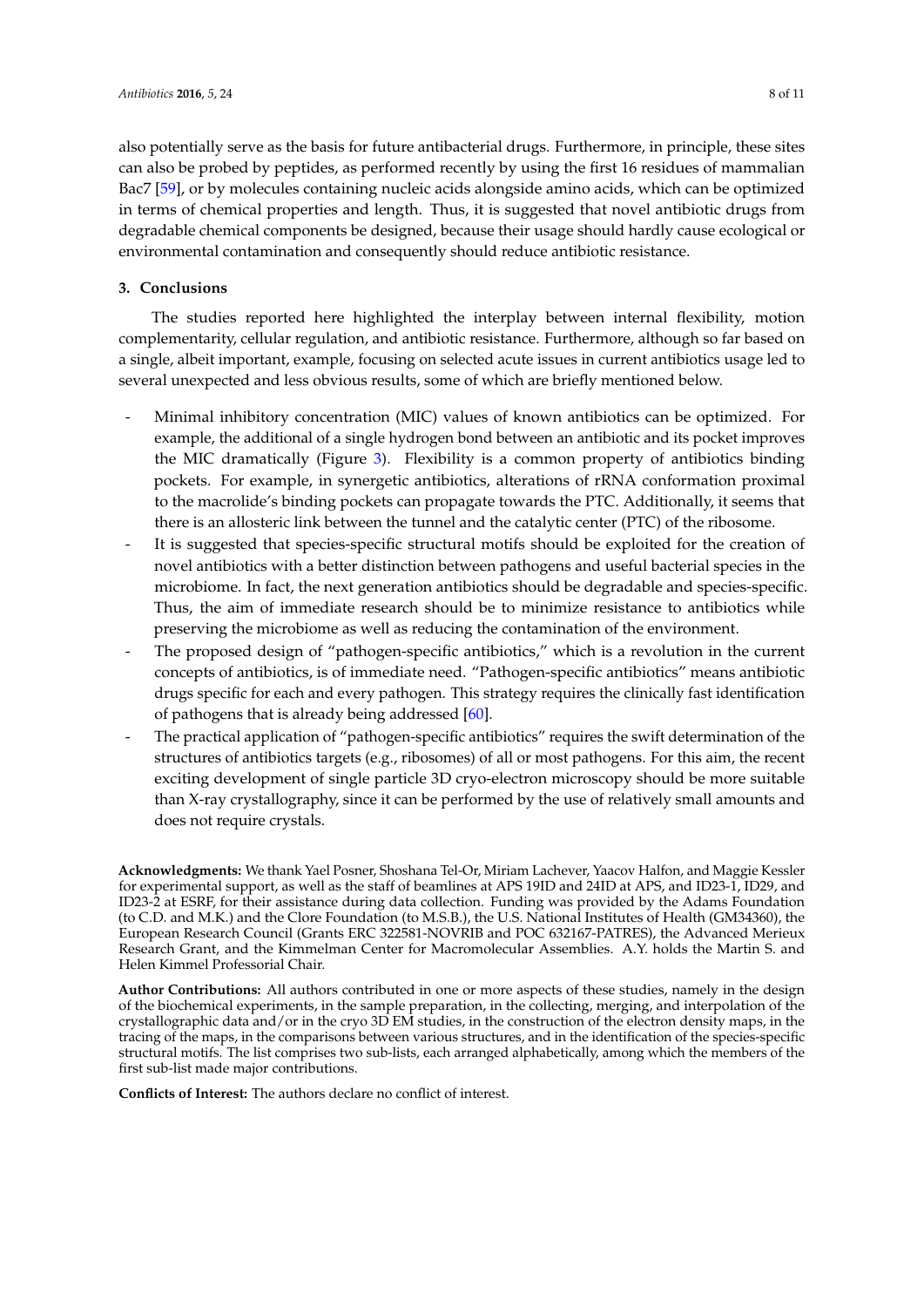# **References**

- <span id="page-8-0"></span>1. Fischbach, M.A.; Walsh, C.T. Antibiotics for emerging pathogens. *Science* **2009**, *325*, 1089–1093. [\[CrossRef\]](http://dx.doi.org/10.1126/science.1176667) [\[PubMed\]](http://www.ncbi.nlm.nih.gov/pubmed/19713519)
- <span id="page-8-1"></span>2. Gibbons, A. Resistance to antibiotics found in isolated Amazonian tribe. *Science AAAS* **2015**. [\[CrossRef\]](http://dx.doi.org/10.1126/science.aab2509)
- <span id="page-8-2"></span>3. Schlunzen, F.; Zarivach, R.; Harms, J.; Bashan, A.; Tocilj, A.; Albrecht, R.; Yonath, A.; Franceschi, F. Structural basis for the interaction of antibiotics with the peptidyl transferase centre in eubacteria. *Nature* **2001**, *413*, 814–821. [\[CrossRef\]](http://dx.doi.org/10.1038/35101544) [\[PubMed\]](http://www.ncbi.nlm.nih.gov/pubmed/11677599)
- <span id="page-8-9"></span>4. Auerbach, T.; Bashan, A.; Harms, J.; Schluenzen, F.; Zarivach, R.; Bartels, H.; Agmon, I.; Kessler, M.; Pioletti, M.; Franceschi, F.; et al. Antibiotics targeting ribosomes: Crystallographic studies. *Curr. Drug Targets Infect. Disord.* **2002**, *2*, 169–186. [\[CrossRef\]](http://dx.doi.org/10.2174/1568005023342506) [\[PubMed\]](http://www.ncbi.nlm.nih.gov/pubmed/12462147)
- <span id="page-8-13"></span>5. Hansen, J.L.; Moore, P.B.; Steitz, T.A. Structures of five antibiotics bound at the peptidyl transferase center of the large ribosomal subunit. *J. Mol. Biol.* **2003**, *330*, 1061–1075. [\[CrossRef\]](http://dx.doi.org/10.1016/S0022-2836(03)00668-5)
- <span id="page-8-10"></span>6. Pfister, P.; Jenni, S.; Poehlsgaard, J.; Thomas, A.; Douthwaite, S.; Ban, N.; Bottger, E.C. The structural basis of macrolide-ribosome binding assessed using mutagenesis of 23S rRNA positions 2058 and 2059. *J. Mol. Biol.* **2004**, *342*, 1569–1581. [\[CrossRef\]](http://dx.doi.org/10.1016/j.jmb.2004.07.095) [\[PubMed\]](http://www.ncbi.nlm.nih.gov/pubmed/15364582)
- <span id="page-8-5"></span>7. Schuwirth, B.S.; Borovinskaya, M.A.; Hau, C.W.; Zhang, W.; Vila-Sanjurjo, A.; Holton, J.M.; Cate, J.H. Structures of the bacterial ribosome at 3.5 A resolution. *Science* **2005**, *310*, 827–834. [\[CrossRef\]](http://dx.doi.org/10.1126/science.1117230) [\[PubMed\]](http://www.ncbi.nlm.nih.gov/pubmed/16272117)
- <span id="page-8-6"></span>8. Dunkle, J.A.; Xiong, L.; Mankin, A.S.; Cate, J.H. Structures of the *Escherichia coli* ribosome with antibiotics bound near the peptidyl transferase center explain spectra of drug action. *Proc. Natl. Acad. Sci. USA* **2010**, *107*, 17152–17157. [\[CrossRef\]](http://dx.doi.org/10.1073/pnas.1007988107) [\[PubMed\]](http://www.ncbi.nlm.nih.gov/pubmed/20876128)
- <span id="page-8-11"></span>9. Bulkley, D.; Innis, C.A.; Blaha, G.; Steitz, T.A. Revisiting the structures of several antibiotics bound to the bacterial ribosome. *Proc. Natl. Acad. Sci. USA* **2010**, *107*, 17158–17163. [\[CrossRef\]](http://dx.doi.org/10.1073/pnas.1008685107) [\[PubMed\]](http://www.ncbi.nlm.nih.gov/pubmed/20876130)
- 10. Bulkley, D.; Johnson, F.; Steitz, T.A. The antibiotic thermorubin inhibits protein synthesis by binding to inter-subunit bridge B2a of the ribosome. *J. Mol. Biol.* **2012**, *416*, 571–578. [\[CrossRef\]](http://dx.doi.org/10.1016/j.jmb.2011.12.055) [\[PubMed\]](http://www.ncbi.nlm.nih.gov/pubmed/22240456)
- 11. Polikanov, Y.S.; Szal, T.; Jiang, F.; Gupta, P.; Matsuda, R.; Shiozuka, M.; Steitz, T.A.; Vazquez-Laslop, N.; Mankin, A.S. Negamycin interferes with decoding and translocation by simultaneous interaction with rRNA and tRNA. *Mol. Cell.* **2014**, *56*, 541–550. [\[CrossRef\]](http://dx.doi.org/10.1016/j.molcel.2014.09.021) [\[PubMed\]](http://www.ncbi.nlm.nih.gov/pubmed/25306922)
- 12. Roy, R.N.; Lomakin, I.B.; Gagnon, M.G.; Steitz, T.A. The mechanism of inhibition of protein synthesis by the proline-rich peptide oncocin. *Nat. Struct. Mol. Biol.* **2015**, *22*, 466–469. [\[CrossRef\]](http://dx.doi.org/10.1038/nsmb.3031) [\[PubMed\]](http://www.ncbi.nlm.nih.gov/pubmed/25984972)
- 13. Amunts, A.; Fiedorczuk, K.; Truong, T.T.; Chandler, J.; Greenberg, E.P.; Ramakrishnan, V. Bactobolin A binds to a site on the 70S ribosome distinct from previously seen antibiotics. *J. Mol. Biol.* **2015**, *427*, 753–755. [\[CrossRef\]](http://dx.doi.org/10.1016/j.jmb.2014.12.018) [\[PubMed\]](http://www.ncbi.nlm.nih.gov/pubmed/25562208)
- 14. Harms, J.M.; Bartels, H.; Schlunzen, F.; Yonath, A. Antibiotics acting on the translational machinery. *J. Cell. Sci.* **2003**, *116*, 1391–1393. [\[CrossRef\]](http://dx.doi.org/10.1242/jcs.00365) [\[PubMed\]](http://www.ncbi.nlm.nih.gov/pubmed/12640024)
- <span id="page-8-7"></span>15. Noeske, J.; Wasserman, M.R.; Terry, D.S.; Altman, R.B.; Blanchard, S.C.; Cate, J.H. High-resolution structure of the *Escherichia coli* ribosome. *Nat. Struct. Mol. Biol.* **2015**, *22*, 336–341. [\[CrossRef\]](http://dx.doi.org/10.1038/nsmb.2994) [\[PubMed\]](http://www.ncbi.nlm.nih.gov/pubmed/25775265)
- <span id="page-8-8"></span>16. Eyal, Z.; Matzov, D.; Krupkin, M.; Wekselman, I.; Paukner, S.; Zimmerman, E.; Rozenberg, H.; Bashan, A.; Yonath, A. Structural insights into species-specific features of the ribosome from the pathogen Staphylococcus aureus. *Proc. Natl. Acad. Sci. USA* **2015**, *112*, E5805–E5814. [\[CrossRef\]](http://dx.doi.org/10.1073/pnas.1517952112) [\[PubMed\]](http://www.ncbi.nlm.nih.gov/pubmed/26464510)
- <span id="page-8-3"></span>17. Krupkin, M.; Wekselman, I.; Eyal, Z.; Matzov, D.; Rozenberg, H.; Diskin-Posner, Y.; Zimmerman, E.; Yonath, B.A.A. The orthosomycins avilamycin and evernimicin block IF2 and A-tRNA binding to the large ribosomal subunit. In Proceedings of the Ribosome Structure and Function EMBO Meeting, Strasbourg, France, 6–10 July 2016.
- <span id="page-8-4"></span>18. Douthwaite, S. Designer drugs for discerning bugs. *Proc. Natl. Acad. Sci. USA* **2010**, *107*, 17065–17066. [\[CrossRef\]](http://dx.doi.org/10.1073/pnas.1012547107) [\[PubMed\]](http://www.ncbi.nlm.nih.gov/pubmed/20876111)
- <span id="page-8-12"></span>19. Berisio, R.; Harms, J.; Schluenzen, F.; Zarivach, R.; Hansen, H.A.; Fucini, P.; Yonath, A. Structural insight into the antibiotic action of telithromycin against resistant mutants. *J. Bacteriol.* **2003**, *185*, 4276–4279. [\[CrossRef\]](http://dx.doi.org/10.1128/JB.185.14.4276-4279.2003) [\[PubMed\]](http://www.ncbi.nlm.nih.gov/pubmed/12837804)
- 20. Berisio, R.; Schluenzen, F.; Harms, J.; Bashan, A.; Auerbach, T.; Baram, D.; Yonath, A. Structural insight into the role of the ribosomal tunnel in cellular regulation. *Nat. Struct. Biol.* **2003**, *10*, 366–370. [\[CrossRef\]](http://dx.doi.org/10.1038/nsb915) [\[PubMed\]](http://www.ncbi.nlm.nih.gov/pubmed/12665853)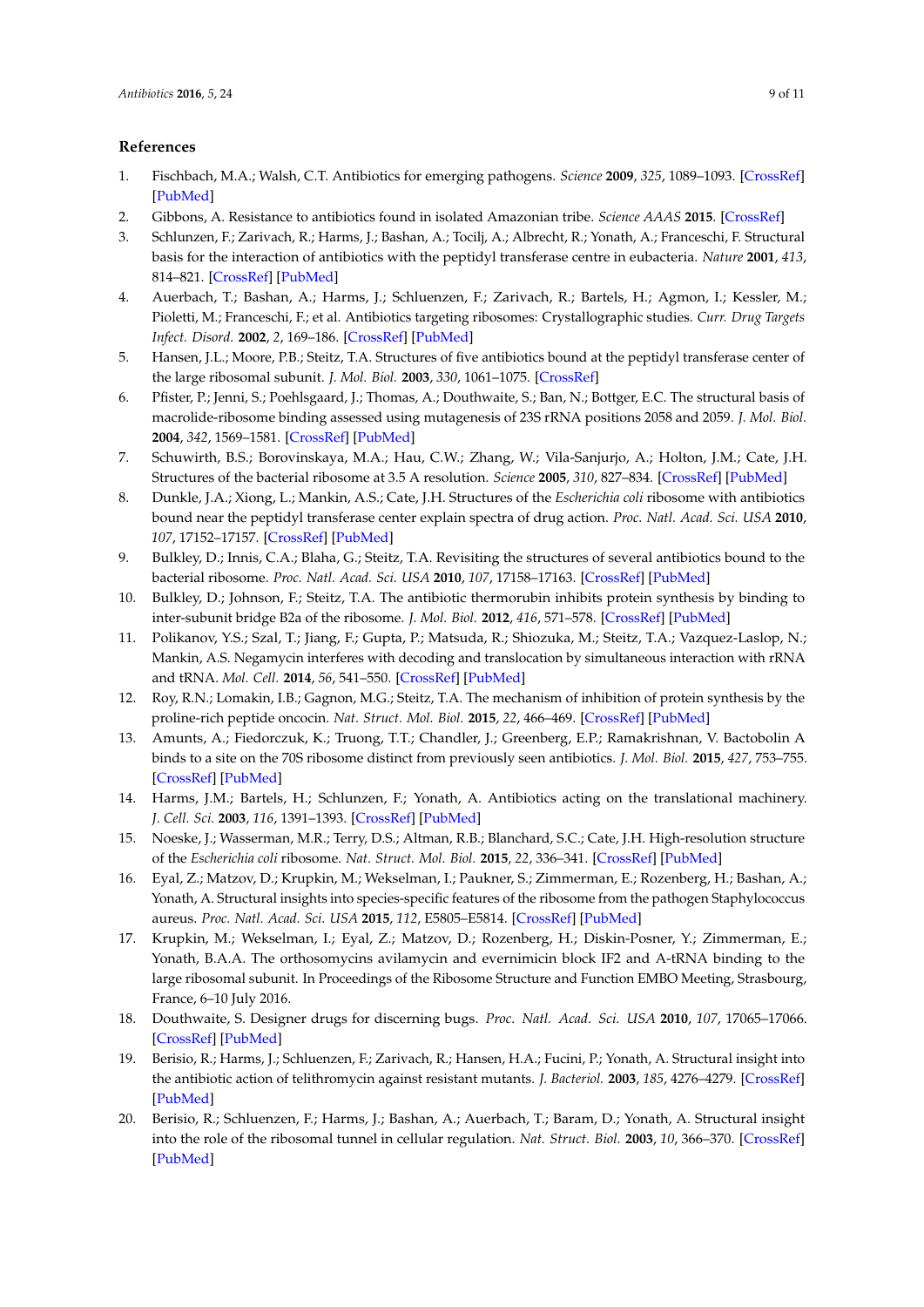- 21. Schlunzen, F.; Harms, J.M.; Franceschi, F.; Hansen, H.A.; Bartels, H.; Zarivach, R.; Yonath, A. Structural basis for the antibiotic activity of ketolides and azalides. *Structure* **2003**, *11*, 329–338. [\[CrossRef\]](http://dx.doi.org/10.1016/S0969-2126(03)00022-4)
- 22. Llano-Sotelo, B.; Dunkle, J.; Klepacki, D.; Zhang, W.; Fernandes, P.; Cate, J.H.; Mankin, A.S. Binding and action of CEM-101, a new fluoroketolide antibiotic that inhibits protein synthesis. *Antimicrob. Agents Chemother.* **2010**, *54*, 4961–4970. [\[CrossRef\]](http://dx.doi.org/10.1128/AAC.00860-10) [\[PubMed\]](http://www.ncbi.nlm.nih.gov/pubmed/20855725)
- <span id="page-9-1"></span>23. Johansson, M.; Chen, J.; Tsai, A.; Kornberg, G.; Puglisi, J.D. Sequence-dependent elongation dynamics on macrolide-bound ribosomes. *Cell Rep.* **2014**, *7*, 1534–1546. [\[CrossRef\]](http://dx.doi.org/10.1016/j.celrep.2014.04.034) [\[PubMed\]](http://www.ncbi.nlm.nih.gov/pubmed/24836000)
- <span id="page-9-0"></span>24. Kannan, K.; Kanabar, P.; Schryer, D.; Florin, T.; Oh, E.; Bahroos, N.; Tenson, T.; Weissman, J.S.; Mankin, A.S. The general mode of translation inhibition by macrolide antibiotics. *Proc. Natl. Acad. Sci. USA* **2014**, *111*, 15958–15963. [\[CrossRef\]](http://dx.doi.org/10.1073/pnas.1417334111) [\[PubMed\]](http://www.ncbi.nlm.nih.gov/pubmed/25349425)
- <span id="page-9-2"></span>25. Tu, D.; Blaha, G.; Moore, P.B.; Steitz, T.A. Structures of MLSBK antibiotics bound to mutated large ribosomal subunits provide a structural explanation for resistance. *Cell* **2005**, *121*, 257–270. [\[CrossRef\]](http://dx.doi.org/10.1016/j.cell.2005.02.005) [\[PubMed\]](http://www.ncbi.nlm.nih.gov/pubmed/15851032)
- 26. Vester, B.; Douthwaite, S. Macrolide resistance conferred by base substitutions in 23S rRNA. *Antimicrob. Agents Chemother.* **2001**, *45*, 1–12. [\[CrossRef\]](http://dx.doi.org/10.1128/AAC.45.1.1-12.2001) [\[PubMed\]](http://www.ncbi.nlm.nih.gov/pubmed/11120937)
- 27. Vimberg, V.; Xiong, L.; Bailey, M.; Tenson, T.; Mankin, A. Peptide-mediated macrolide resistance reveals possible specific interactions in the nascent peptide exit tunnel. *Mol. Microbiol.* **2004**, *54*, 376–385. [\[CrossRef\]](http://dx.doi.org/10.1111/j.1365-2958.2004.04290.x) [\[PubMed\]](http://www.ncbi.nlm.nih.gov/pubmed/15469510)
- <span id="page-9-3"></span>28. Blaha, G.; Gurel, G.; Schroeder, S.J.; Moore, P.B.; Steitz, T.A. Mutations outside the anisomycin-binding site can make ribosomes drug-resistant. *J. Mol. Biol.* **2008**, *379*, 505–519. [\[CrossRef\]](http://dx.doi.org/10.1016/j.jmb.2008.03.075) [\[PubMed\]](http://www.ncbi.nlm.nih.gov/pubmed/18455733)
- <span id="page-9-4"></span>29. Nakatogawa, H.; Ito, K. The ribosomal exit tunnel functions as a discriminating gate. *Cell* **2002**, *108*, 629–636. [\[CrossRef\]](http://dx.doi.org/10.1016/S0092-8674(02)00649-9)
- 30. Gong, F.; Yanofsky, C. Rho's role in transcription attenuation in the TNA operon of *E. coli*. *Methods Enzymol.* **2003**, *371*, 383–391. [\[PubMed\]](http://www.ncbi.nlm.nih.gov/pubmed/14712716)
- 31. Woolhead, C.A.; Johnson, A.E.; Bernstein, H.D. Translation arrest requires two-way communication between a nascent polypeptide and the ribosome. *Mol. Cell.* **2006**, *22*, 587–598. [\[CrossRef\]](http://dx.doi.org/10.1016/j.molcel.2006.05.021) [\[PubMed\]](http://www.ncbi.nlm.nih.gov/pubmed/16762832)
- 32. Seidelt, B.; Innis, C.A.; Wilson, D.N.; Gartmann, M.; Armache, J.P.; Villa, E.; Trabuco, L.G.; Becker, T.; Mielke, T.; Schulten, K.; et al. Structural insight into nascent polypeptide chain-mediated translational stalling. *Science* **2009**, *326*, 1412–1415. [\[CrossRef\]](http://dx.doi.org/10.1126/science.1177662) [\[PubMed\]](http://www.ncbi.nlm.nih.gov/pubmed/19933110)
- 33. Ito, K.; Chiba, S.; Pogliano, K. Divergent stalling sequences sense and control cellular physiology. *Biochem. Biophys. Res. Commun.* **2010**, *393*, 1–5. [\[CrossRef\]](http://dx.doi.org/10.1016/j.bbrc.2010.01.073) [\[PubMed\]](http://www.ncbi.nlm.nih.gov/pubmed/20117091)
- 34. Chiba, S.; Ito, K. Multisite ribosomal stalling: A unique mode of regulatory nascent chain action revealed for MifM. *Mol. Cell.* **2012**, *47*, 863–872. [\[CrossRef\]](http://dx.doi.org/10.1016/j.molcel.2012.06.034) [\[PubMed\]](http://www.ncbi.nlm.nih.gov/pubmed/22864117)
- 35. Ramu, H.; Vazquez-Laslop, N.; Klepacki, D.; Dai, Q.; Piccirilli, J.; Micura, R.; Mankin, A.S. Nascent peptide in the ribosome exit tunnel affects functional properties of the A-site of the peptidyl transferase center. *Mol. Cell.* **2011**, *41*, 321–330. [\[CrossRef\]](http://dx.doi.org/10.1016/j.molcel.2010.12.031) [\[PubMed\]](http://www.ncbi.nlm.nih.gov/pubmed/21292164)
- <span id="page-9-7"></span>36. Vazquez-Laslop, N.; Klepacki, D.; Mulhearn, D.C.; Ramu, H.; Krasnykh, O.; Franzblau, S.; Mankin, A.S. Role of antibiotic ligand in nascent peptide-dependent ribosome stalling. *Proc. Natl. Acad. Sci. USA* **2011**, *108*, 10496–10501. [\[CrossRef\]](http://dx.doi.org/10.1073/pnas.1103474108) [\[PubMed\]](http://www.ncbi.nlm.nih.gov/pubmed/21670252)
- 37. Woolstenhulme, C.J.; Parajuli, S.; Healey, D.W.; Valverde, D.P.; Petersen, E.N.; Starosta, A.L.; Guydosh, N.R.; Johnson, W.E.; Wilson, D.N.; Buskirk, A.R. Nascent peptides that block protein synthesis in bacteria. *Proc. Natl. Acad. Sci. USA* **2013**, *110*, E878–E887. [\[CrossRef\]](http://dx.doi.org/10.1073/pnas.1219536110) [\[PubMed\]](http://www.ncbi.nlm.nih.gov/pubmed/23431150)
- <span id="page-9-8"></span>38. Belousoff, M.J.; Shapira, T.; Bashan, A.; Zimmerman, E.; Rozenberg, H.; Arakawa, K.; Kinashi, H.; Yonath, A. Crystal structure of the synergistic antibiotic pair, lankamycin and lankacidin, in complex with the large ribosomal subunit. *Proc. Natl. Acad. Sci. USA* **2011**, *108*, 2717–2722. [\[CrossRef\]](http://dx.doi.org/10.1073/pnas.1019406108) [\[PubMed\]](http://www.ncbi.nlm.nih.gov/pubmed/21282615)
- 39. Arenz, S.; Ramu, H.; Gupta, P.; Berninghausen, O.; Beckmann, R.; Vazquez-Laslop, N.; Mankin, A.S.; Wilson, D.N. Molecular basis for erythromycin-dependent ribosome stalling during translation of the ErmBL leader peptide. *Nat. Commun.* **2014**, *5*, 3501. [\[CrossRef\]](http://dx.doi.org/10.1038/ncomms4501) [\[PubMed\]](http://www.ncbi.nlm.nih.gov/pubmed/24662426)
- <span id="page-9-5"></span>40. Berisio, R.; Corti, N.; Pfister, P.; Yonath, A.; Bottger, E.C. 23S rRNA 2058A–>G alteration mediates ketolide resistance in combination with deletion in L22. *Antimicrob. Agents Chemother.* **2006**, *50*, 3816–3823. [\[CrossRef\]](http://dx.doi.org/10.1128/AAC.00767-06) [\[PubMed\]](http://www.ncbi.nlm.nih.gov/pubmed/16923950)
- <span id="page-9-6"></span>41. Wekselman, I.; Zimmerman, E.; Rozenberg, H.; Bashan, A.; Yonath, A. The structural basis for the mutated ribosomal protein L22 mediated resistance to erythromycin demonstrates the dynamics of the nascent protein exit tunnel. In Proceedings of the 7th FISEB Meeting, Eilat, Israel, 10–13 February 2014.